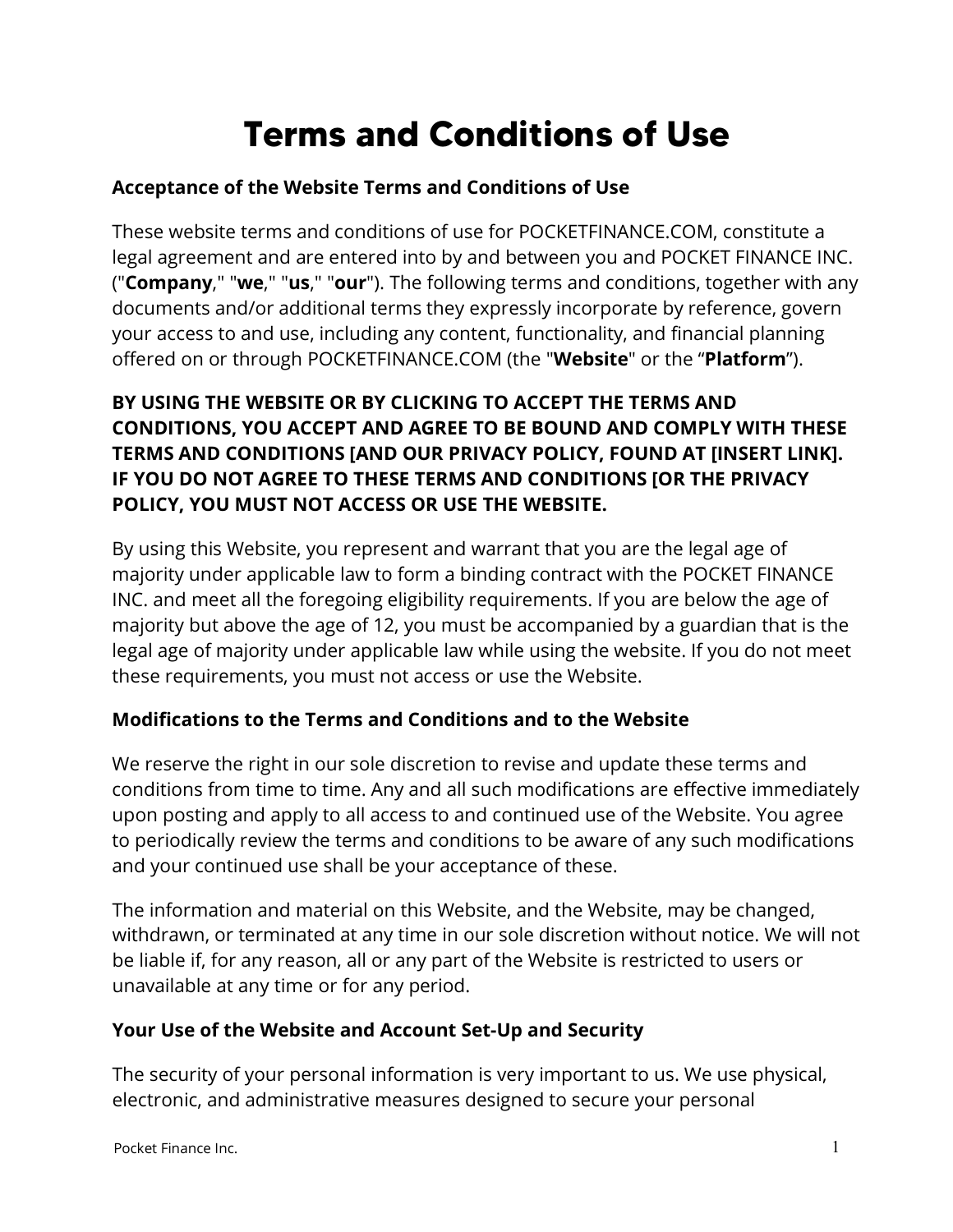information from accidental loss and from unauthorized access, use, alteration, and disclosure.

The safety and security of your information also depends on you. Users are responsible for obtaining their own access to the Website. Users are required to ensure that all persons who access the Website through a user's internet connection are aware of these Terms and Conditions and comply with them. The Website, including content or areas of the Website, may require user registration. It is a condition of your use of the Website that all the information you provide on the Website is correct, current, and complete.

Unfortunately, the transmission of information via the Internet is not completely secure. Although we do our best to protect your personal information, we cannot guarantee the security of your personal information transmitted to our Website. Any transmission of personal information is at your own risk. We are not responsible for circumvention of any privacy settings or security measures contained on the Website.

Your provision of registration information and any submissions you make to the Website through any functionality such as applications, chat rooms, e-mail, message boards, personal, or interest group web pages, profiles, forums, and bulletin boards (collectively, "**Interactive Functions**") constitutes your consent to all actions we take with respect to such information consistent with our Privacy Policy, found at https://www.pocketfinance.com/legal/pocket\_finance\_privacy\_policy.pdf

Any username, password, or any other piece of information chosen by you, or provided to you as part of our security procedures, must be treated as confidential, and you must not disclose it to any other person or entity. You must exercise caution when accessing your account from a public or shared computer so that others are not able to view or record your password or other personal information. You understand and agree that should you be provided an account, your account is personal to you, and you agree not to provide any other person with access to this Website or portions of it using your username, password, or other security information. You agree to notify us immediately of any unauthorized access to or use of your username or password or any other breach of security. You also agree to ensure that you logout from your account at the end of each session. You are responsible for any password misuse or any unauthorized access.

We reserve the right at any time and from time to time, to disable or terminate your account, any username, password, or other identifier, whether chosen by you or provided by us, in our sole discretion for any or no reason, including any violation of any provision of these Terms and Conditions.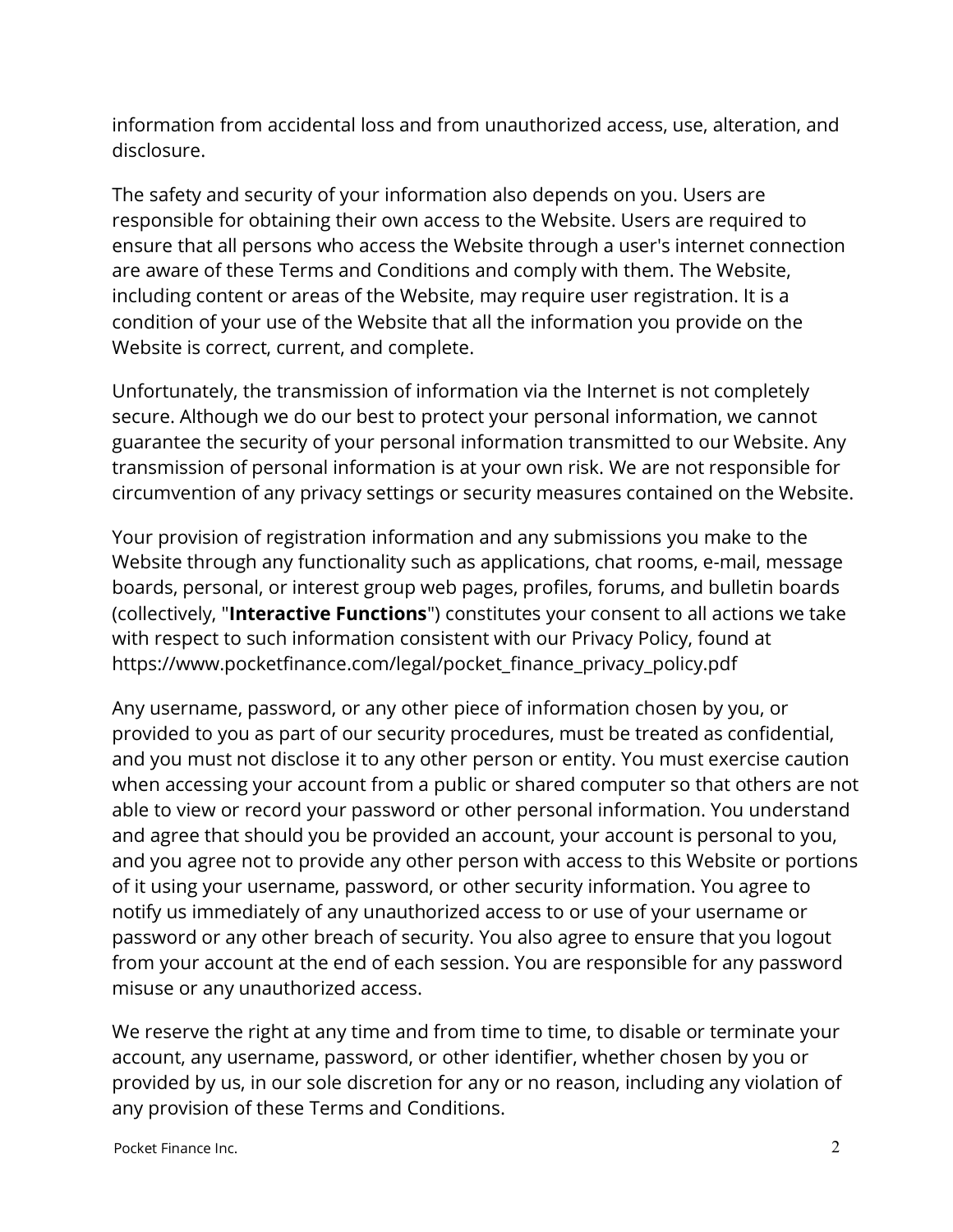You are prohibited from attempting to circumvent and from violating the security of this Website, including, without limitation: (a) accessing content and data that is not intended for you; (b) attempting to breach or breaching the security and/or authentication measures which are not authorized; (c) restricting, disrupting or disabling service to users, hosts, servers, or networks; (d) illicitly reproducing TCP/IP packet header; (e) disrupting network services and otherwise disrupting Website owner's ability to monitor the Website; (f) using any robot, spider, or other automatic device, process, or means to access the Website for any purpose, including monitoring or copying any of the material on the Website; (g) introducing any viruses, trojan horses, worms, logic bombs, or other material that is malicious or technologically harmful; (h) attacking the Website via a denial-of-service attack, distributed denial-of-service attack, flooding, mailbombing, or crashing; and (i) otherwise attempting to interfere with the proper working of the Website.

### **Intellectual Property Rights and Ownership**

You understand and agree that the Website and its entire contents, features, and functionality, including, but not limited to, all information, software, code, data text, displays, graphics, photographs, images, video, audio, music, broadcast, design, presentation, website layout, selection, and arrangement, are owned by the Company, its licensors, or other providers of such material and are protected in all forms by intellectual property laws including without limitation, copyright, trademark, patent, trade secret, and any other proprietary rights.

The Company name, the Company logo, and all related names, logos, product and service names, designs, images, and slogans are trademarks of the Company or its affiliates or licensors. You must not use such marks without the prior written permission of the Company. Other names, logos, product and service names, designs, images, and slogans mentioned, or which appear on this Website are the trademarks of their respective owners. Use of any such property, except as expressly authorized, shall constitute an infringement or violation of the rights of the property owner and may be a violation of federal or other laws and could subject the infringer to legal action.

You may only use the Website for your personal and non-commercial use. You shall not directly or indirectly reproduce, compile for an internal database, distribute, modify, create derivative works of, publicly display, publicly perform, republish, download, store, or transmit any of the material on our Website, in any form or medium whatsoever except: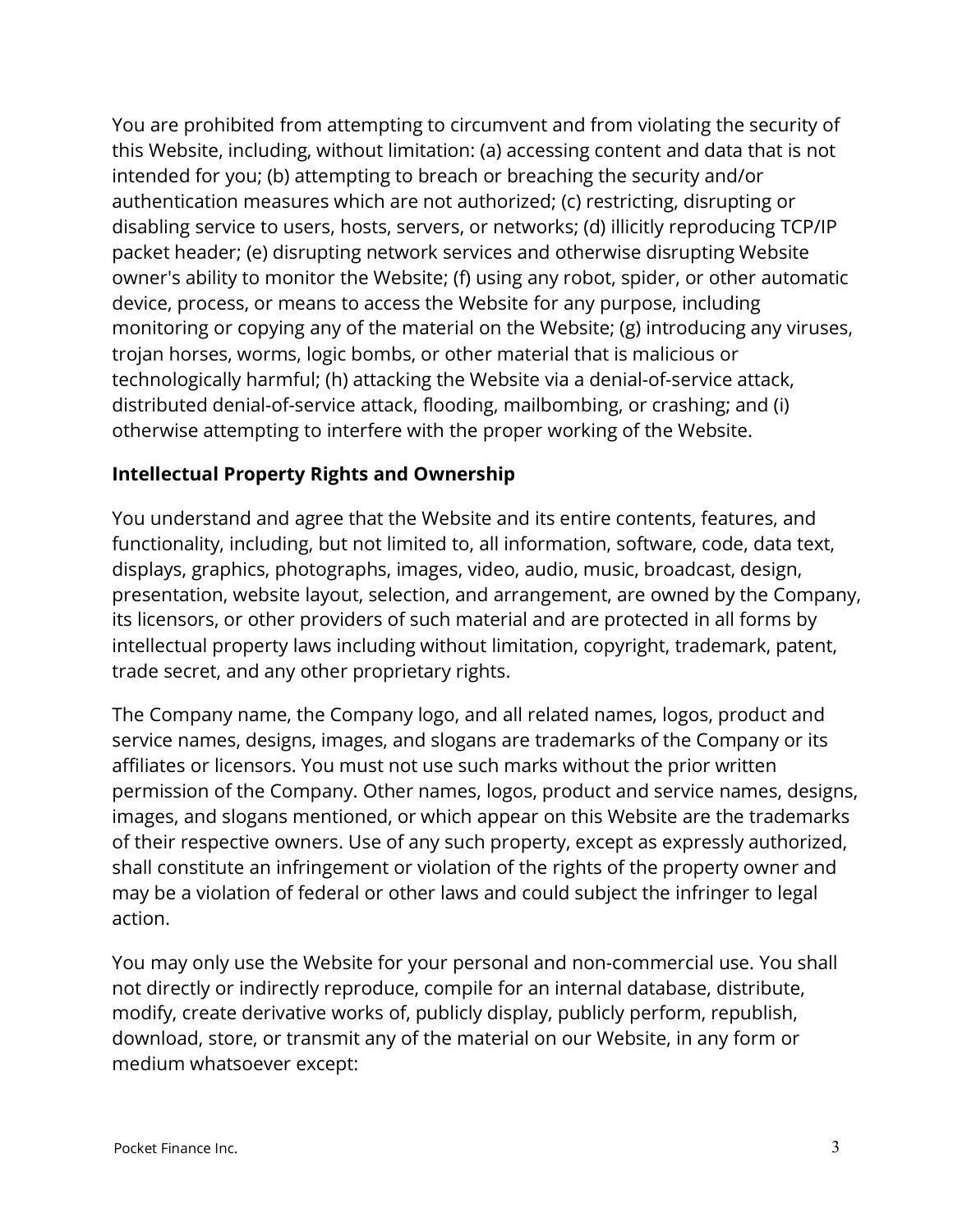(a) your computer and browser may temporarily store or cache copies of materials being accessed and viewed;

(b) a reasonable number of copies for personal use only may be printed keeping any proprietary notices thereon, which may only be used for noncommercial and lawful personal use and not for further reproduction, publication, or distribution of any kind on any medium whatsoever;

(c) one single user copy may be downloaded with any proprietary notices intact, for your own personal, non-commercial use, conditional on your agreement to be bound by our end user license agreement for such downloads; and

(d) in the event social media platforms including Twitter, LinkedIn, Instagram, TikTok and Facebook are linked to certain content on our Website, you may take such actions as our Website and such third-party social media platforms permit.

Users are not permitted to modify copies of any materials from this Website nor delete or alter any copyright, trademark, or other proprietary rights notices from copies of materials from this site. You must not access or use for any commercial purposes any part of the Website or any services or materials available through the Website.

If you print off, copy, or download any part of our Website in breach of these Terms and Conditions, your right to use the Website will cease immediately and you must, at our option, return or destroy any copies of the materials you have made. You have no right, title, or interest in or to the Website or to any content on the Website, and all rights not expressly granted are reserved by the Company. Any use of the Website not expressly permitted by these Terms and Conditions is a breach of these Terms and Conditions and may infringe or violate copyright, trademark, and other intellectual property or other proprietary laws.

# **Conditions of Use and User Submissions and Site Content Standards**

As a condition of your access and use, you agree that you may use the Website only for lawful purposes and in accordance with these Terms and Conditions.

The following content standards apply to any and all content, material, and information a user submits, posts, publishes, displays, or transmits (collectively, "**submit**") to the website, to other users or other persons (collectively, "**User Submissions**") and any and all Interactive Functions. Any and all User Submissions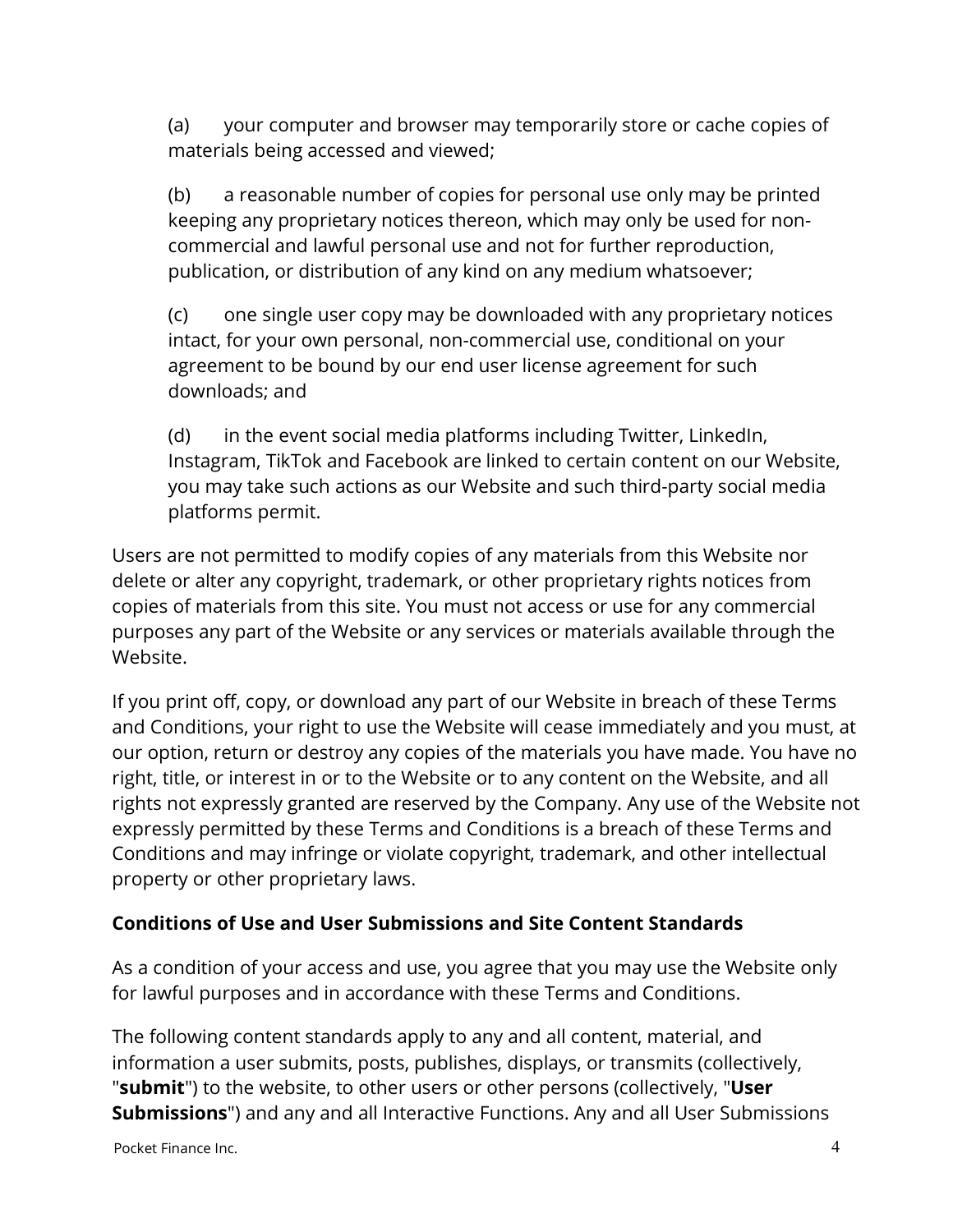must comply with all applicable federal, provincial, local, and international laws, regulations, and terms of service.

Without limiting the foregoing, you warrant and agree that your use of the Website and any User Submissions shall not:

(a) In any manner violate any applicable federal, provincial, local, or international law or regulation including, without limitation, any laws regarding the export of data or software, patent, trademark, trade secret, copyright, or other intellectual property, legal rights (including the rights of publicity and privacy of others) or contain any material that could give rise to any civil or criminal liability under applicable laws or regulations or that otherwise may be in conflict with these Terms and Conditions and our Privacy Policy found at https://www.pocketfinance.com/legal/pocket\_finance\_privacy\_policy.pdf

(b) In any manner violate the terms of use of any third-party website that is linked to the Website, including but not limited to, any third-party social media website.

(c) Include or contain any material that is exploitive, obscene, harmful, threatening, abusive, harassing, hateful, defamatory, sexually explicit or pornographic, violent, inflammatory, or discriminatory based on race, sex, religion, nationality, disability, sexual orientation, or age or other such legally prohibited ground or be otherwise objectionable, such determination to be made in Company's sole discretion.

(d) Involve stalking, attempting to exploit or harm any individual (including minors) in any way by exposing them to inappropriate content or otherwise or ask for personal information as prohibited under applicable laws, regulations, or code.

(e) Involve, provide, or contribute any false, inaccurate, or misleading information.

(f) Include sending, knowingly receiving, uploading, downloading, using, or reusing any material that does not comply with the User Submissions and Site Content Standards, if any, found at https://www.pocketfinance.com/legal/

(g) Impersonate or attempt to impersonate the Company, a Company employee, another user, or any other person or entity (including, without limitation, by using email addresses, or screen names associated with any of the foregoing).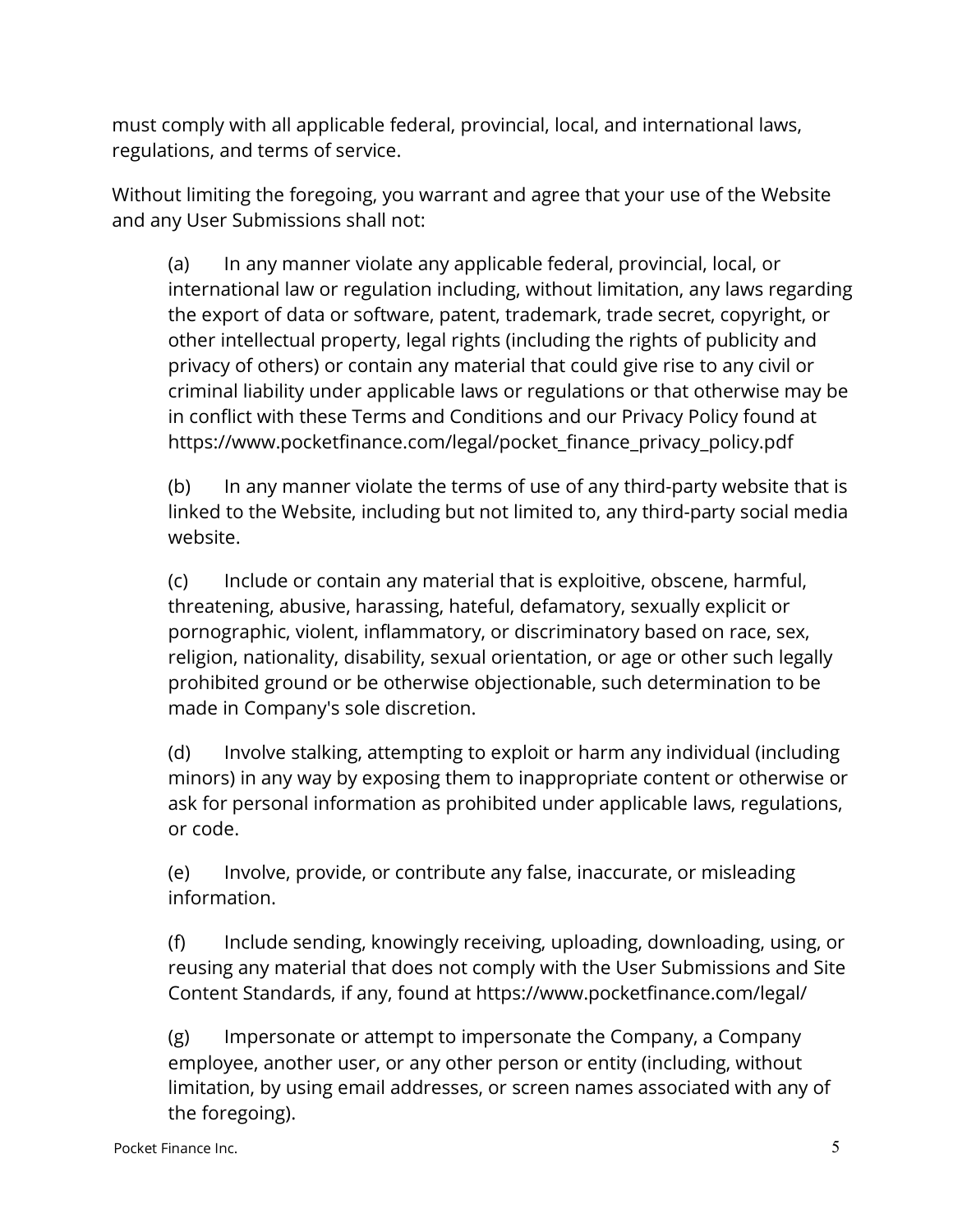(h) Transmit, or procure the sending of, any advertisements or promotions [without our prior written consent], sales, or encourage any other commercial activities, including, without limitation, any "spam", "junk mail", "chain letter", contests, sweepstakes and other sales promotions, barter, or advertising or any other similar solicitation.

(i) Encourage any other conduct that restricts or inhibits anyone's use or enjoyment of the Website, or which, as determined by us, may harm the Company or users of the Website or expose them to liability.

(j) Cause annoyance, inconvenience, or needless anxiety or be likely to upset, embarrass, or alarm any other person.

(k) Promote any illegal activity, or advocate, promote, or assist any unlawful act.

(l) Give the impression that they originate from or are endorsed by us or any other person or entity, if this is not the case.

## **User Submissions: Grant of License**

The Website may contain Interactive Functions allowing User Submissions on or through the Website.

None of the User Submissions you submit to the Website will be subject to any confidentiality by the Company. By providing any User Submission to the Website, you grant us and our affiliates and service providers, and each of their and our respective licensees, successors, and assigns the right to a world-wide, royalty free, perpetual, irrevocable, non-exclusive license to use, reproduce, modify, perform, display, distribute, and otherwise disclose to third parties any such material for any purpose and according to your account settings and/or incorporate such material into any form, medium or technology throughout the world without compensation to you. You further waive any moral rights or other rights of authorship as a condition of submitting any User Submission.

By submitting the User Submissions, you declare and warrant that you own or have the necessary rights to submit the User Submissions and have the right to grant the license hereof to us and our affiliates and service providers, and each of their and our respective licensees, successors, and assigns to the User Submissions and comply with these Terms and Conditions. You represent and warrant that all User Submissions comply with applicable laws and regulations and the User Submissions and Site Content Standards set out in these Terms and Conditions.

Pocket Finance Inc.  $\qquad \qquad 6$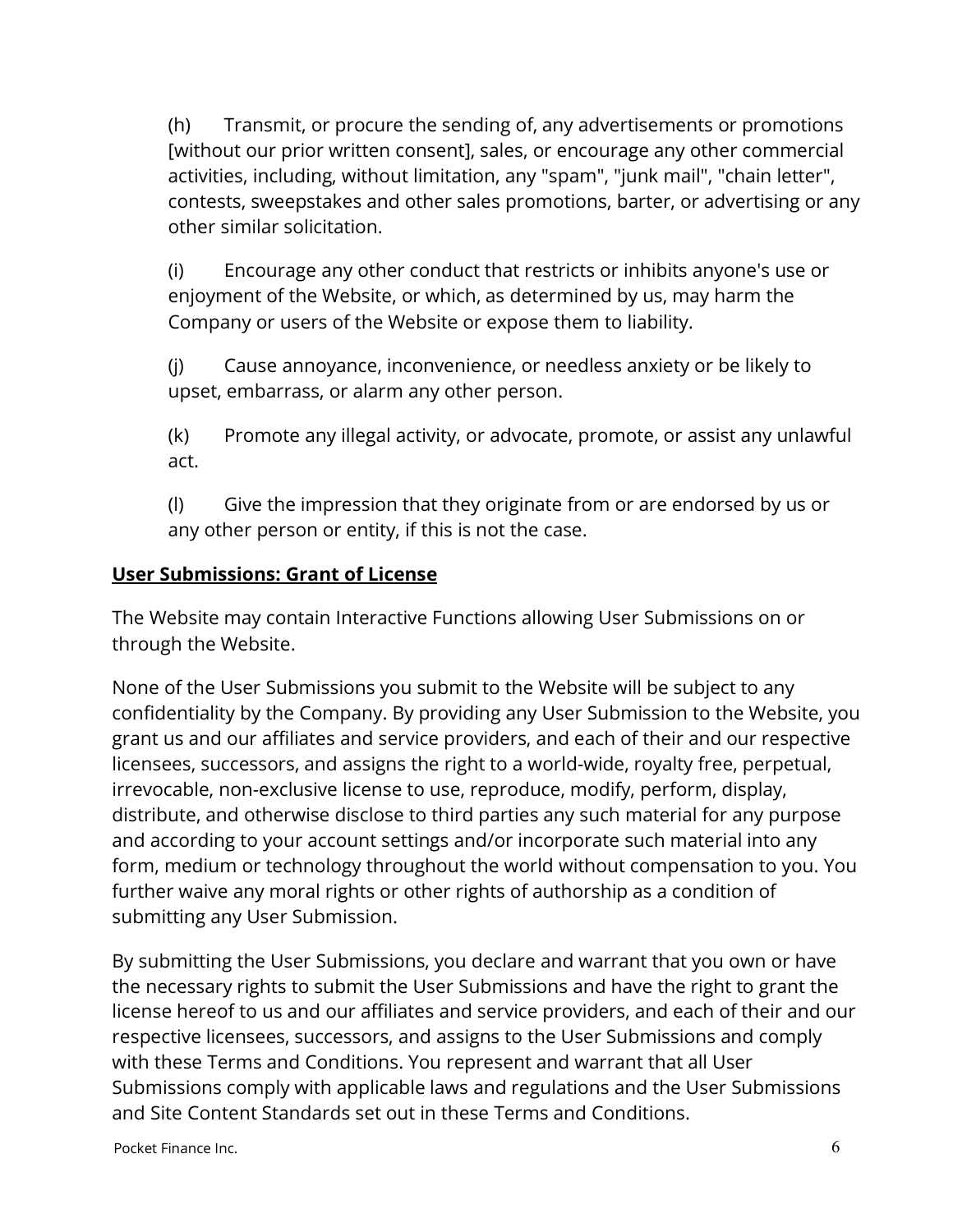You understand and agree that you, not the Company [nor Company's parent, subsidiaries, affiliates nor their respective directors, officers, employees, agents, service providers, contractors, licensors, suppliers, or successors], are fully responsible for any User Submissions you submit or contribute, and you are fully responsible and legally liable, including to any third party, for such content and its accuracy. We are not responsible or legally liable to any third party for the content or accuracy of any User Submissions submitted by you or any other user of the Website.

### **Site Monitoring and Enforcement, Suspension, and Termination**

Company has the right, without provision of notice to:

- Remove or refuse to post on the Website any User Submissions for any or no reason in our sole discretion.
- At all times, take such actions with respect to any User Submission deemed necessary or appropriate in our sole discretion, including, without limitation, for violating the Website and User Submissions and Site Content Standards or Terms and Conditions.
- Take appropriate legal action, including, without limitation, referral to law enforcement or regulatory authority, or notifying the harmed party of any illegal or unauthorized use of the Website. Without limiting the foregoing, we have the right to fully cooperate with any law enforcement authorities or court order requesting or directing us to disclose the identity or other information of anyone posting any materials on or through the Website.
- Terminate or suspend your access to all or part of the Website for any or no reason, including, without limitation, any violation of these Terms and Conditions.

YOU WAIVE AND HOLD HARMLESS THE COMPANY AND ITS PARENT, SUBSIDIARIES, AFFILIATES, AND THEIR RESPECTIVE DIRECTORS, OFFICERS, EMPLOYEES, AGENTS, SERVICE PROVIDERS, CONTRACTORS, LICENSORS, LICENSEES, SUPPLIERS, AND SUCCESSORS FROM ANY AND ALL CLAIMS RESULTING FROM ANY ACTION TAKEN BY THE COMPANY AND ANY OF THE FOREGOING PARTIES RELATING TO ANY, INVESTIGATIONS BY EITHER THE COMPANY OR SUCH PARTIES OR BY LAW ENFORCEMENT AUTHORITIES.

We have no obligation, nor any responsibility to any party to monitor the Website or its use, and do not and cannot undertake to review material that you or other users submit to the Website. We cannot ensure prompt removal of objectionable material after it has been posted and we have no liability for any action or inaction regarding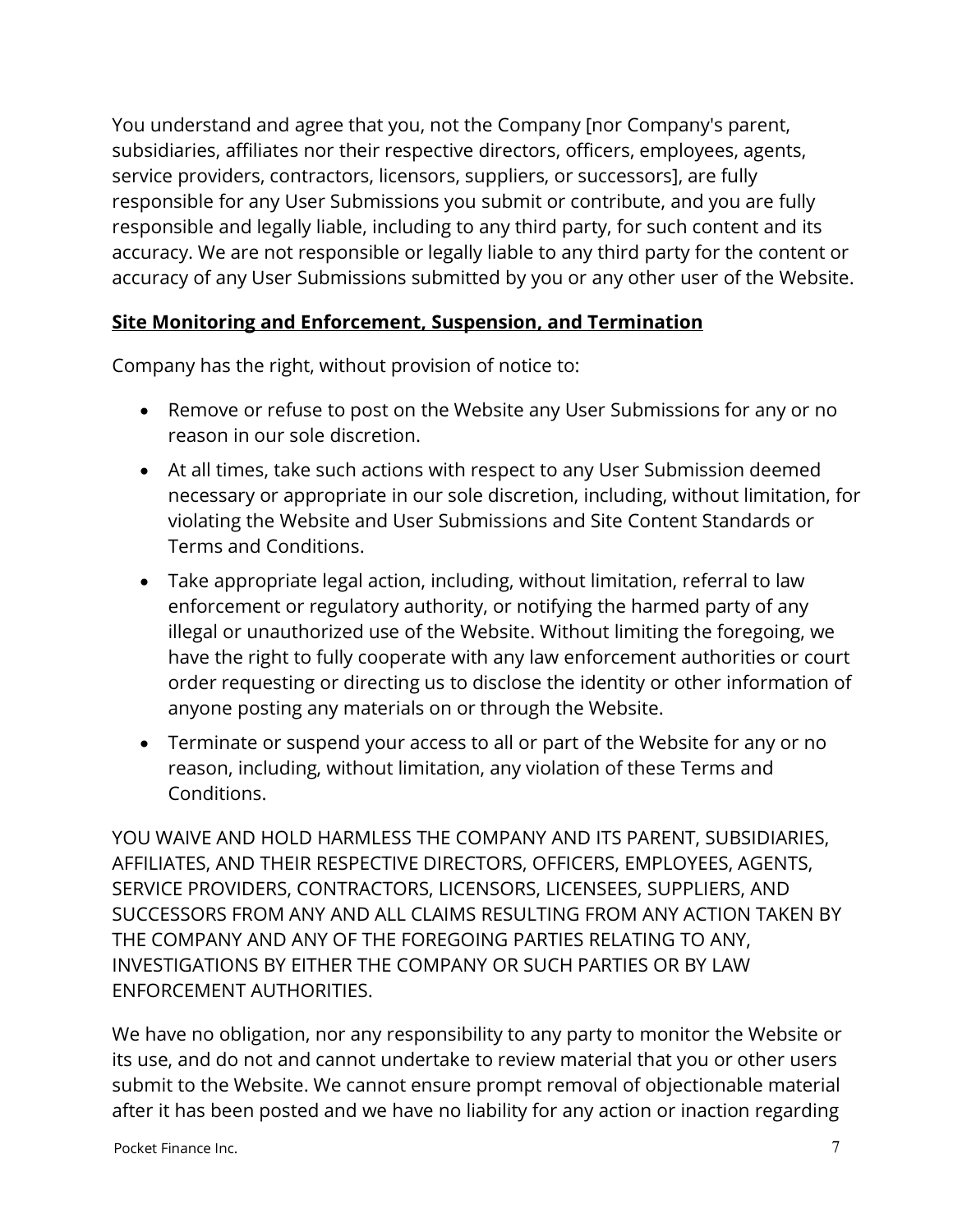transmissions, communications, or content provided by any user or third party, subject to applicable laws.

### **No Reliance**

The content on our Website and marketing material is provided for general information purposes only. It is not intended to amount to advice on which you should rely. You must obtain more specific or professional advice from the registered financial experts before taking, or refraining from, any action or inaction on the basis of the content on our site.

Although we make reasonable efforts to update the information on our Website, we make no representations, warranties, or guarantees, whether express or implied, that the content on our Website is accurate, complete, or up to date. Your use of the Website is at your own risk and neither the Company nor its parent, subsidiaries, affiliates, and their respective directors, officers, employees, agents, service providers, contractors, licensors, licensees, suppliers, or successors have any responsibility or liability whatsoever for your use of this Website.

This Website may include content provided by third parties, including from other users and third-party licensors. All statements or opinions expressed in any such third-party content, other than the content provided by the Company, are solely the opinions and the responsibility of the person or entity providing those materials. Such materials do not necessarily reflect the opinion of the Company. Neither the Company nor its parent, subsidiaries, affiliates, and their respective directors, officers, employees, agents, service providers, contractors, licensors, licensees, suppliers, or successors have any responsibility or liability whatsoever to you, or any third party, for the content or accuracy of any third-party materials.

# **Privacy**

By submitting your personal information and using our Website, you consent to the collection, use, reproduction, hosting, transmission, and disclosure of any such user content submissions in compliance with our Privacy Policy, found at [https://www.pocketfinance.com/legal/pocket\\_finance\\_privacy\\_policy.pdf](https://www.pocketfinance.com/legal/pocket_finance_privacy_policy.pdf) , as we deem necessary for use of the Website and provision of services.

By using this Website you are consenting to the use of cookies which allow a server to recall previous requests or registration and/or IP addresses to analyze website use patterns. You can set your browser to notify you before you receive a cookie, giving you the chance to decide whether to accept it. You can also set your browser to turn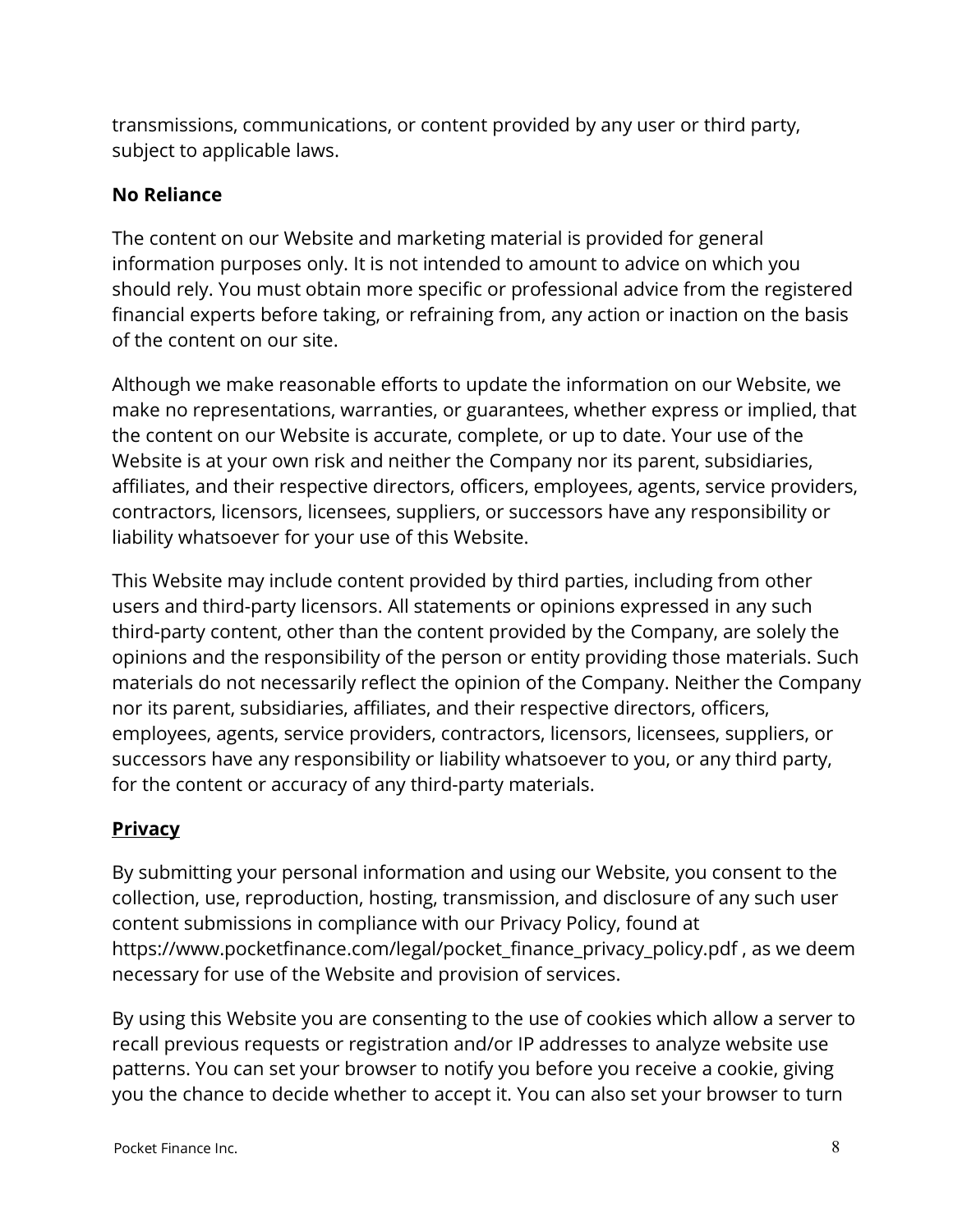off cookies. If you do, however, some areas of the Website may not function adequately.

## **Third-Party Websites**

For your convenience, this Website may provide links or pointers to third-party sites. We make no representations about any other websites that may be accessed from this Website. If you choose to access any such sites, you do so at your own risk. We have no control over the contents of any such third-party sites and accept no responsibility for such sites or for any loss or damage that may arise from your use of them. You are subject to any terms and conditions of such third-party sites.

Such links to third-party sites from the Website may include links to certain social media features that enable you to link or transmit on your own or using certain thirdparty websites, certain content from this Website. You may only use these features when they are provided by us and solely with respect to the content identified.

You may link to our homepage, provided you do so in a way that is fair and legal and does not damage our reputation or take advantage of it. You must not establish a link in such a way as to suggest any form of association, approval, or endorsement on our part where none exists. Our Website must not be framed on any other site, nor may you create a link to any part of our Website other than the homepage. We reserve the right to withdraw linking permission without notice. The website in which you are linking must comply in all respects with the Conditions of Use and User Submissions and Site Content Standards. You agree to cooperate with us in causing any unauthorized framing or linking to immediately stop.

# **[Online Purchases]**

All orders, purchases or transactions for the sale of services or information made using this Website are subject to the terms and conditions of sale, found at https://www.pocketfinance.com/legal/pocket finance terms and conditions of sale.pdf also incorporated into these Terms and Conditions.

Additional terms and conditions may be applicable to parts or features of this Website and are hereby incorporated by reference into these Terms and Conditions.

### **Geographic Restrictions**

The owner of the Website is based in Halifax, Nova Scotia in Canada. We provide this Website for use only by persons located in Canada. This Website is not intended for use in any jurisdiction where its use is not permitted. If you access the Website from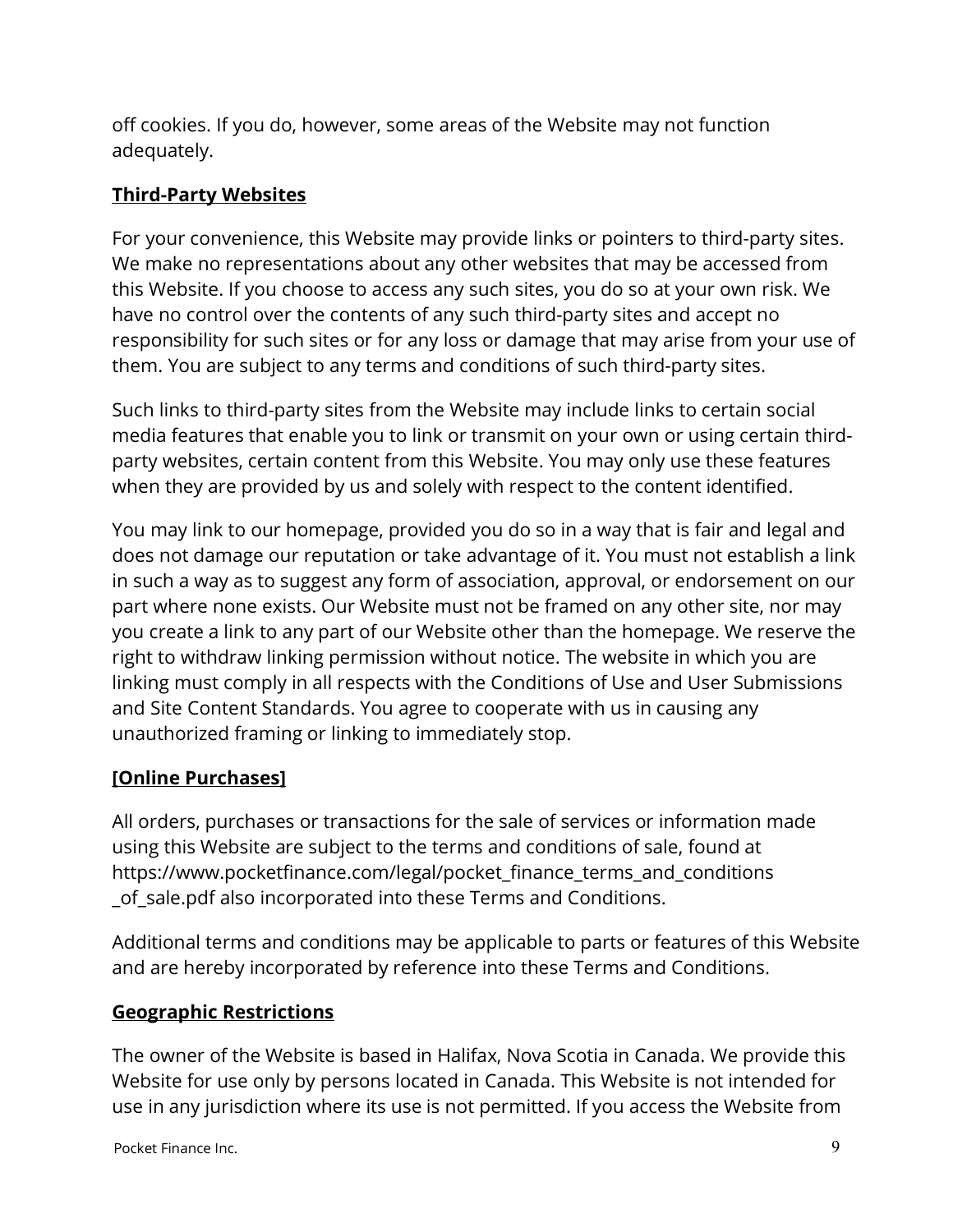outside Canada, you do so at your own risk and you are responsible for compliance with local laws of your jurisdiction.

### **Disclaimer of Warranties**

You understand and agree that your use of the website, its content, and any services or items found or attained through the website is at your own risk. The website, its content, and any services or items found or attained through the website are provided on an "as is" and "as available" basis, without any warranties or conditions of any kind, either express or implied including, but not limited to, the implied warranties of merchantability, fitness for a particular purpose, or non-infringement. The foregoing does not affect any warranties that cannot be excluded or limited under applicable law.

Neither the company nor its parent, subsidiaries, affiliates, or their respective directors, officers, employees, agents, service providers, contractors, licensors, licensees, suppliers, or successors make any warranty, representation, or endorsement with respect to the completeness, security, reliability, suitability, accuracy, currency, or availability of the website or its contents. Without limiting the foregoing, neither the company nor its parent, subsidiaries, affiliates or their respective directors, officers, employees, agents, service providers, contractors, licensors, licensees, suppliers, or successors represent or warrant that the website, its content, or any services or items found or attained through the website will be accurate, reliable, error-free, or uninterrupted, that defects will be corrected, that our website or the server that makes it available are free of viruses or other harmful components.

We cannot and do not guarantee or warrant that files or data available for downloading from the internet or the website will be free of viruses or other destructive code. You are solely and entirely responsible for your use of the website and your computer, internet, and data security. To the fullest extent provided by law, we will not be liable for any loss or damage caused by denial-of-service attack, distributed denial-of-service attack, overloading, flooding, mailbombing, or crashing, viruses, trojan horses, worms, logic bombs, or other technologically harmful material that may infect your computer equipment, computer programs, data, or other proprietary material due to your use of the website or any services or items found or attained through the website or to your downloading of any material posted on it, or on any website linked to it.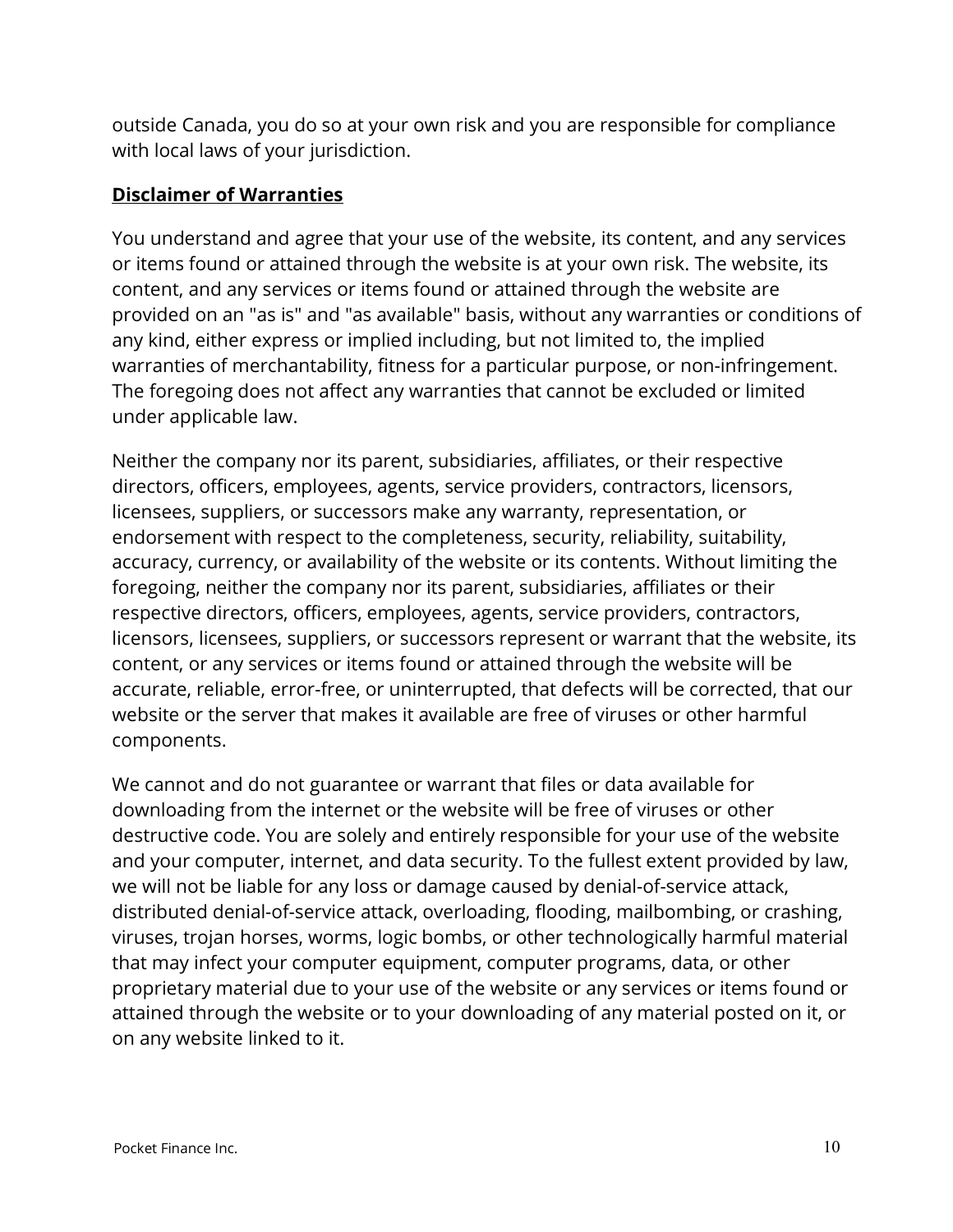# **Limitation on Liability**

Except where such exclusions are prohibited by law, under no circumstance will the company nor its parent, subsidiaries, affiliates or their respective directors, officers, employees, agents, service providers, contractors, licensors, licensees, suppliers, or successors be liable for negligence, gross negligence, negligent misrepresentation, fundamental breach, damages of any kind, under any legal theory, including any direct, indirect, special, incidental, consequential, or punitive damages, including, but not limited to, personal injury, pain and suffering, emotional distress, loss of revenue, loss of profits, loss of business or anticipated savings, loss of use, loss of goodwill, loss of data, and whether caused by tort (including negligence), breach of contract, breach of privacy, or otherwise, even if the party was allegedly advised or had reason to know, arising out of or in connection with your use, or inability to use, or reliance on, the website, any linked websites or such other third-party websites, nor any website content, materials, posting, or information thereon even if the party was allegedly advised or had reason to know.

### **Indemnification**

To the maximum extent permitted by applicable law, you agree to defend, indemnify, and hold harmless the Company, its parent, subsidiaries, affiliates, and their respective directors, officers, employees, agents, service providers, contractors, licensors, suppliers, successors, and assigns from and against any claims, liabilities, damages, judgments, awards, losses, costs, expenses, or fees (including reasonable attorneys' fees) arising out of or relating to your breach of these Terms and Conditions or your use of the Website, including, but not limited to, your User Submissions, third-party sites, any use of the Website's content, services, and products other than as expressly authorized in these Terms and Conditions.

### **Governing Law and Choice of Forum**

The Website and these Terms and Conditions will be governed by and construed in accordance with the laws of the Nova Scotia and the federal laws of Canada applicable therein, without giving effect to any choice or conflict of law provision, principle, or rule (whether of the laws of the Nova Scotia or any other jurisdiction) and notwithstanding your domicile, residence, or physical location.

Any action or proceeding arising out of or relating to this Website and under these Terms and Conditions will be instituted in the courts of the Nova Scotia and/or the Federal Court of Canada, and each party irrevocably submits to the exclusive jurisdiction of such courts in any such action or proceeding. You waive any and all